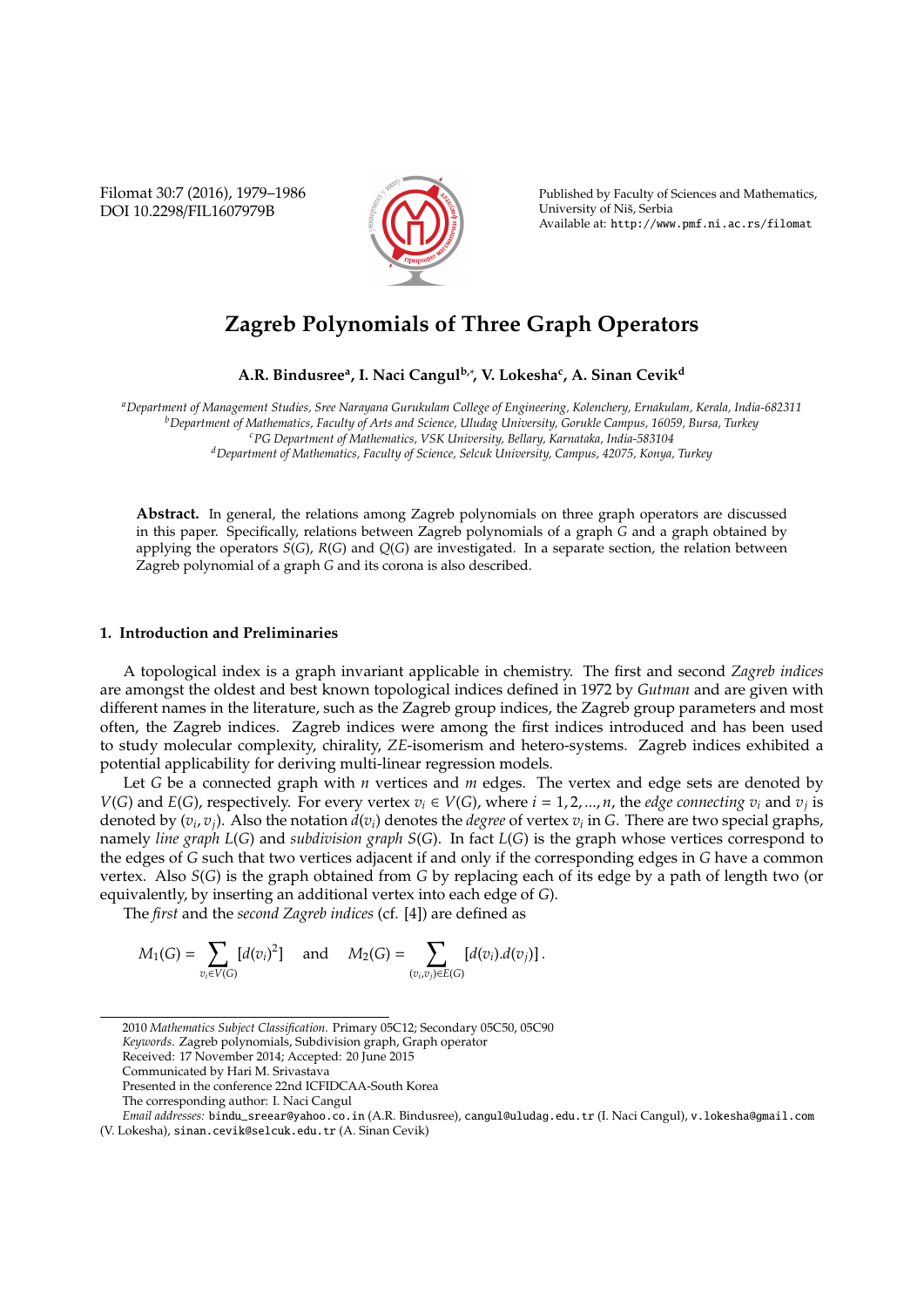Considering the Zagreb indices, Fath-Tabar ([2]) defined *first* and the *second Zagreb polynomials* as

$$
M_1(G,x)=\sum_{v_i,v_j\in E(G)}x^{d(v_i)+d(v_j)}\quad\text{ and }\quad M_2(G,x)=\sum_{v_i,v_j\in E(G)}x^{d(v_i),d(v_j)}\,,
$$

respectively, where *x* is a variable. After that, in [3], the authors defined the *third Zagreb index*

$$
M_3 = M_3(G) = \sum_{(v_i, v_j) \in E(G)} [|d(v_i) - d(v_j)|]
$$

and *third Zagreb polynomials*

$$
M_3(G,x)=\sum_{(v_i,v_j)\in E(G)}x^{|d(v_i)-d(v_j)|}
$$

In addition, in [10], Shuxian defined two polynomials related to the first Zagreb index as in the form

$$
M_1^*(G,x) = \sum_{v_i \in V(G)} d(v_i).x^{d(v_i)} \quad \text{ and } \quad M_0(G,x) = \sum_{v_i \in V(G)} x^{d(v_i)}
$$

.

In graph theory, it is one of the important goal to define some (sharp) upper or lower bounds for a simple graph by considering the special indices and the graph products over them. In fact the Zagreb index (or coindex) is one of these indices that studied on it so much (see, for instance, [5, 6, 12] and the references cited in them). As we just indicated, although the Zagreb index itself has taken so much interest from graph theorist since last decades, in this paper, as a similar manner with known polynomials (given in the previous paragraph), we will mainly define the following Zagreb polynomials.

• 
$$
M_4(G, x) = \sum_{(v_i, v_j) \in E(G)} x^{d(v_i)[d(v_i) + d(v_j)]}
$$
,  
\n•  $M_5(G, x) = \sum_{x} x^{d(v_j)[d(v_i) + d(v_j)]}$ ,

$$
v_{i+1}(\mathcal{C},\mathcal{X}) = \sum_{(v_i,v_j)\in E(G)} \mathcal{X}
$$

• 
$$
M_{a,b}(G,x) = \sum_{(v_i,v_j)\in E(G)} x^{[ad(v_i)+bd(v_j)]}
$$
,

• 
$$
M'_{a,b}(G, x) = \sum_{(v_i, v_j) \in E(G)} x^{(d(v_i) + a)(d(v_j) + b)}
$$
.

We just exhibit some relationships among these polynomials with some other known structures in here. However, we still believe that new application areas will (or can) be found for them.

We should also note that, other than *L*(*G*) and *S*(*G*), there exist two extra subdivision operators *R*(*G*) and *Q*(*G*) (cf. [11]) which will be needed in our results of this paper.

**Definition 1.1 ([11]).** *The operator R*(*G*) *is defined as the graph obtained from G by adding a new vertex corresponding to each edge of G and by joining each new vertex to the end vertices of the edge corresponding to it. Moreover, the other operator Q*(*G*) *is the graph obtained from G by inserting a new vertex into each edge of G and by joining edges those pairs of these new vertices which lie on adjacent edges of G*.

Then we have the following lemma.

**Lemma 1.2 ([11]).** *One can re-write the subdivision operators described above as in the following:*

$$
L(G) := (E(G), EE(G)),
$$
  
\n
$$
S(G) := (V(G) \cup E(G), EV(G)),
$$
  
\n
$$
R(G) := (V(G) \cup E(G), EV(G) \cup E(G)),
$$
  
\n
$$
Q(G) := (V(G) \cup E(G), EV(G) \cup EE(G)).
$$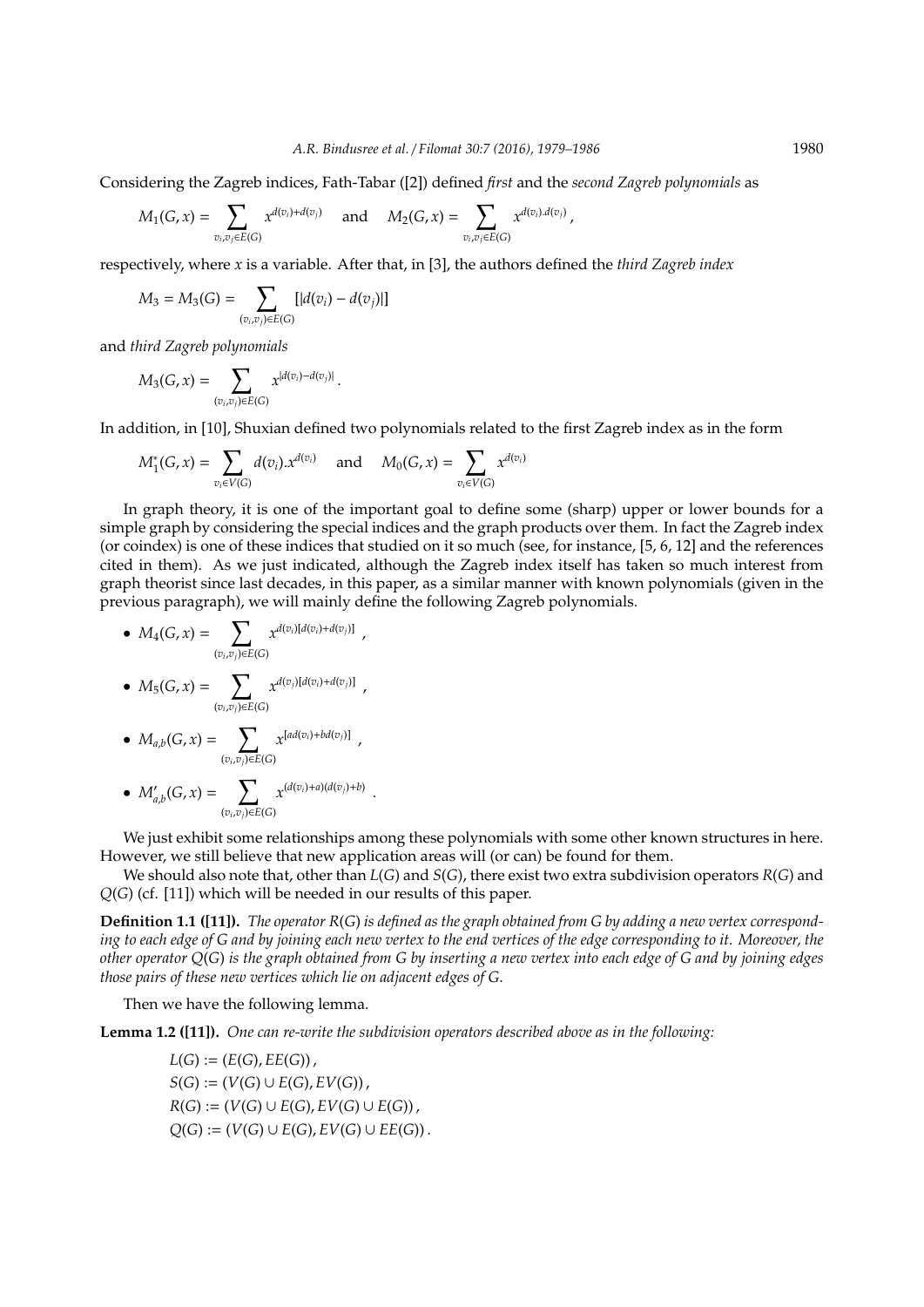The organization of this paper is presented as follows: In Section 2, we investigate the relation between Zagreb polynomial of a graph *G* and a graph obtained by applying the operators *S*(*G*), *R*(*G*) and *Q*(*G*). In Section 3, the relation between Zagreb polynomial of a graph *G* and its corona is described.

#### **2. Relations Connecting Zagreb Polynomials on Operators** *S***(***G***),** *R***(***G***) and** *Q***(***G***)**

Let  $v_1, v_2, v_3, \ldots, v_n$  be the *n* vertices of *G* and let  $u_1, u_2, u_3, \ldots, u_m$  be the *m* subdivision vertices of *G*, where  $n \ge 2$  and  $m \ge 1$ . In this part of the paper, we will present a relation connecting the first, second and third Zagreb polynomials of a connected graph *G* and its subdivision graph *S*(*G*) and two graph operators *R*(*G*) and *Q*(*G*) (see Definition 1.1).

**Theorem 2.1.** *For the subdivision graph S*(*G*) *of G, the Zagreb polynomials are given by*

$$
M_1(S(G), x) = x^2 [M_1^*(G, x)],
$$
  
\n
$$
M_2(S(G), x) = M_1^*(G, x^2),
$$
  
\n
$$
M_3(S(G), x) = \frac{1}{x^2} M_1^*(G, x).
$$

*Proof.* Let  $u_1, u_2, \ldots, u_m$  be the *m* subdivision vertices on the *m* edges of *S*(*G*). The degrees of all these subdivision vertices are 2 in *S*(*G*). According to the definition, all edges having type (*v<sup>i</sup>* , *uj*) in *S*(*G*), where  $i = 1, 2, ..., n$  and  $j = 1, 2, ..., m$ . Therefore

$$
M_1(S(G),x) = \sum_{(v_i,u_j)\in E(S(G))} x^{d(v_i)+d(u_j)} = \sum_{v_i\in V(G)} d(v_i).x^{d(v_i)+2} = x^2[M_1^*(G,x)].
$$

Similarly,

$$
M_2(S(G),x) = \sum_{v_i \in V(G)} d(v_i) x^{2d(v_i)} = M_1^*(G,x^2) \, .
$$

Further, for  $M_3(S(G),x)$ ,

$$
M_3(S(G),x) = \sum_{(v_i,u_j)\in E(S(G))} x^{|d(v_i)-d(u_j)|} = \sum_{v_i\in V(G)} d(v_i).x^{d(v_i)-2} = \frac{1}{x^2} M_1^*(G,x).
$$

Hence the result.  $\square$ 

**Theorem 2.2.** *For the graph R*(*G*)*, the Zagreb polynomials are given by*

$$
M_1(R(G), x) = M_1(G, x^2) + x^2 M_1^*(S(G), x^2),
$$
  
\n
$$
M_2(R(G), x) = M_2(G, x^4) + M_2(S(G), x^2),
$$
  
\n
$$
M_3(R(G), x) = M_3(G, x^2) + \frac{1}{x^2} M_1^*(S(G), x^2).
$$

*Proof.* By Definition 1.1, there are two types of edges in *R*(*G*) which are either the edges of type (*v<sup>i</sup>* , *vj*) or the edges of type  $(v_i, u_j)$ . Hence

$$
M_1(R(G)) = \sum_{(v_i,v_j)\in E(R(G))} x^{d(v_i) + d(v_j)} + \sum_{(v_i,u_j)\in E(R(G))} x^{d(v_i) + d(u_j)}
$$
  

$$
= \sum_{(v_i,v_j)\in E(G)} x^{2(d(v_i) + d(v_j))} + \sum_{v_i\in V(S(G))} d(v_i) x^{2d(v_i) + 2}
$$
  

$$
= M_1(G,x^2) + x^2 M_1^*(S(G),x^2).
$$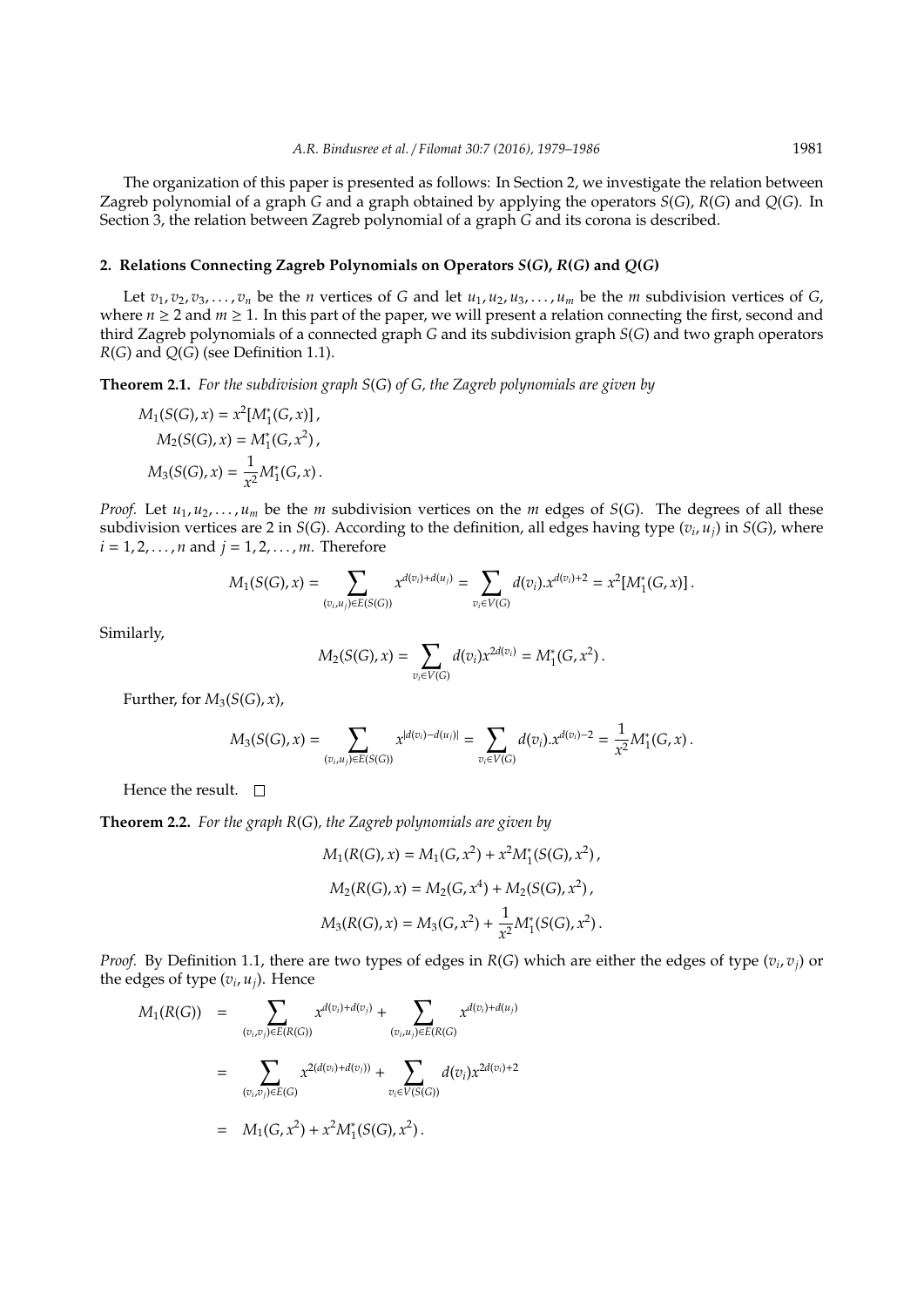Similarly,

$$
M_2(R(G),x) = \sum_{(v_i,v_j)\in E(R(G))} x^{4d(v_i)d(v_j)} + \sum_{(v_i,u_j)\in E(S(G))} x^{2d(v_i)d(u_j)}
$$
  
=  $M_2(G,x^4) + M_2(S(G),x^2)$ .

Moreover, for  $M_3(R(G),x)$ ,

$$
M_3(R(G),x) = \sum_{(v_i,v_j)\in E(R(G))} x^{|d(v_i)-d(v_j)|} + \sum_{(v_i,u_j)\in E(R(G))} x^{d(v_i)-d(u_j)}
$$
  

$$
= \sum_{(v_i,v_j)\in E(G)} x^{2(d(v_i)-d(v_j))} + \sum_{v_i\in V(S(G))} d(v_i) x^{2d(v_i)-2}
$$
  

$$
= M_3(G,x^2) + \frac{1}{x^2} M_1^*(S(G),x^2),
$$

as required.  $\quad \Box$ 

**Theorem 2.3.** *For the graph Q*(*G*)*, the Zagreb polynomials are given by*

$$
M_1(Q(G), x) = M_{2,1}(G, x) + M_{1,2}(G, x) + x^4 M_1(L(G), x),
$$
  
\n
$$
M_2(Q(G), x) = M_4(G, x) + M_5(G, x) + M'_{2,2}(L(G), x),
$$
  
\n
$$
M_3(Q(G), x) = M_1^*(G, x) + M_3(L(G), x).
$$

*Proof.* By Definition 1.1, there are two types of edges in *Q*(*G*) which are either the edges of type (*v<sup>i</sup>* , *uj*) or the edges of type  $(u_j, u_k)$ . Hence for all  $(v_i, u_j)$  and  $(u_j, u_k) \in E(Q(G))$ ,

$$
M_1(Q(G),x) = \sum_{(v_i,u_j)\in E(Q(G))} x^{d(v_i)+d(u_j)} + \sum_{(u_j,u_k)\in E(Q(G))} x^{d(u_j)+d(u_k)}
$$
  

$$
= \sum_{(v_i,v_j)\in E(G)} x^{2d(v_i)+d(v_j)} + \sum_{(v_i,v_j)\in E(G)} x^{d(v_i)+2d(v_j)} + \sum_{(u_j,u_k)\in E(L(G))} x^{d(u_j)+d(u_k)}
$$
  

$$
= M_{2,1}(G,x) + M_{1,2}(G,x) + x^4 M_1(L(G),x).
$$

In a similar way,

$$
M_2(Q(G),x) = \sum_{(v_i,u_j)\in E(Q(G))} x^{d(v_i),d(u_j)} + \sum_{(u_j,u_k)\in E(Q(G))} x^{d(u_j),d(u_k)}
$$
  

$$
= \sum_{(v_i,v_j)\in E(G)} x^{d(v_i)(d(v_i)+d(v_j))} + \sum_{(v_i,v_j)\in E(G)} x^{d(v_j)(d(v_i)+d(v_j))}
$$
  

$$
+ \sum_{(u_j,u_k)\in E(L(G))} x^{(d(u_j)+2)(d(u_k)+2)}
$$
  

$$
= M_4(G,x) + M_5(G,x) + M'_{2,2}(L(G),x).
$$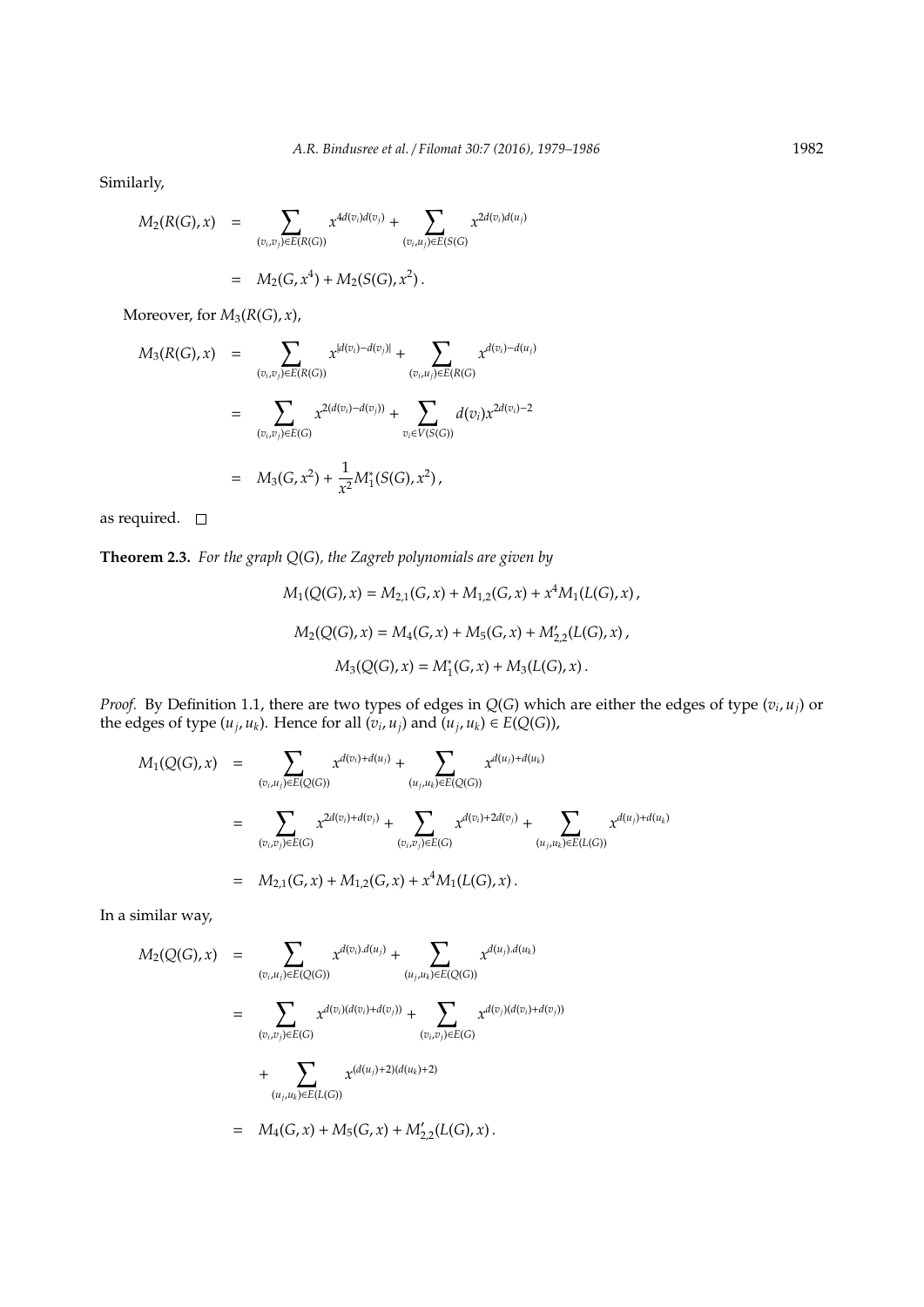Finally, for  $M_3(Q(G),x)$ ,

$$
M_3(Q(G),x) = \sum_{(v_i,u_j)\in E(Q(G))} x^{|d(v_i)-d(u_j)|} + \sum_{(u_j,u_k)\in E(Q(G))} x^{|d(u_j)-d(u_k)|}
$$
  

$$
= \sum_{v_i\in V(G)} d(v_i)x^{d(v_i)} + \sum_{(u_j,u_k)\in E(L(G))} x^{|d(u_j)-d(u_k)|}
$$
  

$$
= M_1^*(G,x) + M_3(L(G),x).
$$

These end up the proof.  $\square$ 

### **3. Zagreb Polynomials on Corona of** *G*

Let *G* be a graph with vertices  $v_1, v_2, \ldots, v_n$  and *m* edges. The *corona* of the graph *G*, denoted by *G*<sup>+</sup>, is the graph obtained from *G* by adding *n* new vertices  $v_1$  $v'_1, v'_2$  $v_2', \ldots, v_n'$  and joining vertices  $v_i'$  $v_i'$  to  $v_i$  by an edge, where  $i = 1, 2, ..., n$ .

In this final section, we provide the relation connecting a connected graph *G* and its corona *G* + in terms of Zagreb polynomials.

**Theorem 3.1.** *For G*<sup>+</sup> *, the first, second and third Zagreb polynomials are given by*

$$
M_1(G^+, x) = x^2 [M_1(G, x) + M_0(G, x)],
$$
  
\n
$$
M_2(G^+, x) = M_{1,1}(G, x) + xM_0(G, x),
$$
  
\n
$$
M_3(G^+, x) = M_3(G, x) + M_0(G, x).
$$

*Proof.* The definition of In  $G^+$  implies that the degree of the vertices  $v_1, v_2, \ldots, v_n$  (for all  $i = 1, 2, \ldots, n$ ) are described by  $d_{G^+}(v_i) = d_G(v_i) + 1$  while the degree of the vertices  $v'_1$  $v'_1, v'_2$  $\alpha'_{2}, \ldots, \alpha'_{n}$  are given by  $d_{G^{+}}(v'_{n})$  $b_i^{\prime}$ ) = 1. There are actually two types of edges in  $G^+$  that are the edges of type  $(v_i, v_j)$  and the edges of type  $(v_i, v_j)$ *i* ). Hence, for all types of the edges in *G* + ,

$$
M_1(G^+,x) = \sum_{(v_i,v_j)\in E(G^+)} x^{d(v_i) + d(v_j)} + \sum_{(v_i,v_{i'})\in E(G^+)} x^{d(v_i) + d(v'_i)}
$$
  

$$
= \sum_{(v_i,v_j)\in E(G)} x^{d(v_i) + d(v_j) + 2} + \sum_{v_i\in V(G)} x^{d(v_i) + 2}
$$
  

$$
= x^2[M_1(G,x) + M_0(G,x)].
$$

Similarly,

$$
M_2(G^+,x) = \sum_{(v_i,v_j)\in E(G^+)} x^{d(v_i)*d(v_j)} + \sum_{(v_i,v_{i'})\in E(G^+)} x^{d(v_i)*d(v'_i)}
$$
  

$$
= \sum_{(v_i,v_j)\in E(G)} x^{(d(v_i)+1)(d(v_j)+1)} + \sum_{v_i\in V(G)} x^{d(v_i)+1}
$$
  

$$
= M_{1,1}(G,x) + xM_0(G,x).
$$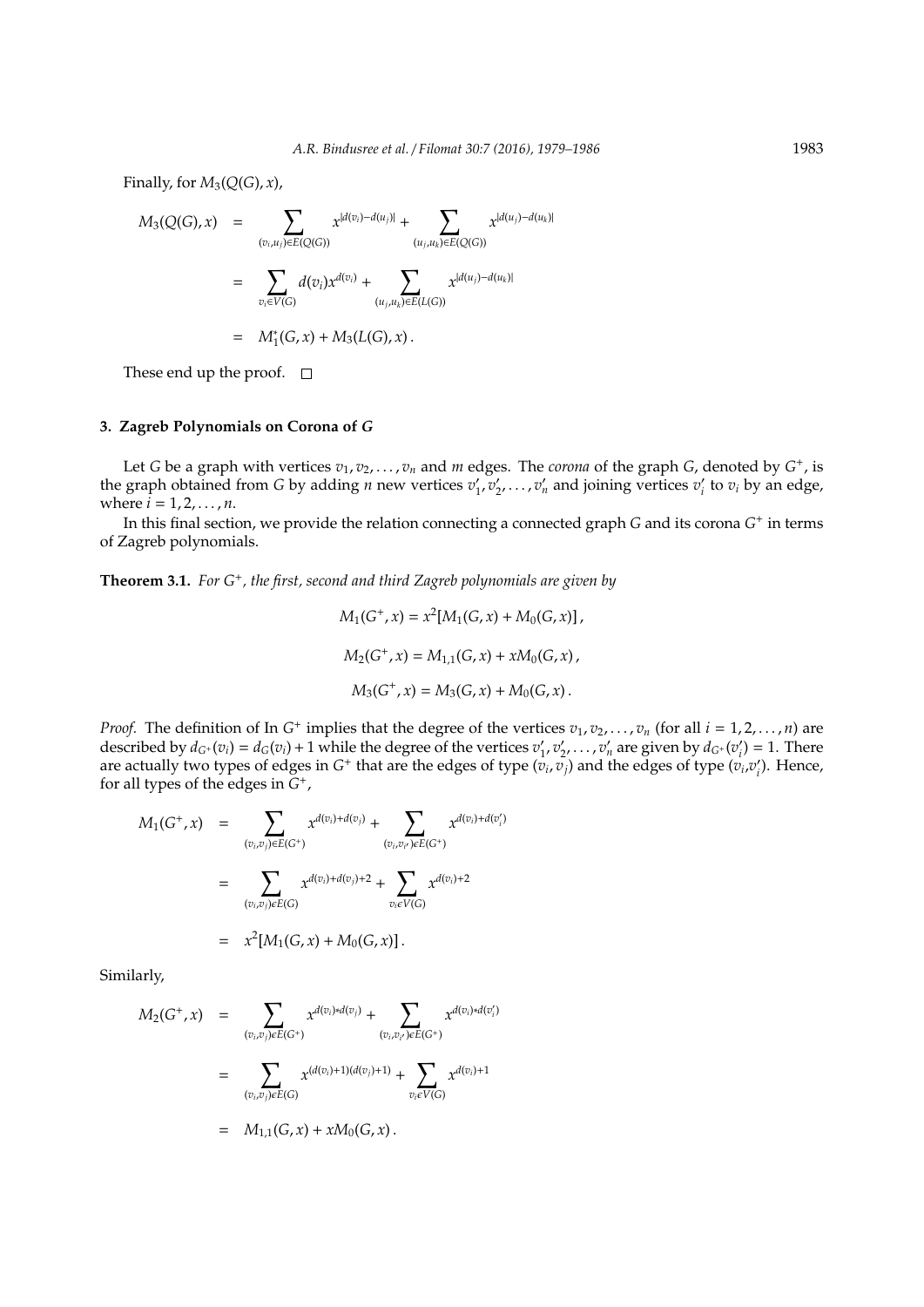For all edges in  $G^+$ ,

$$
M_3(G^+,x) = \sum_{(v_i,v_j)\in E(G^+)} x^{|d(v_i)-d(v_j)|} + \sum_{(v_i,v_{i'})\in E(G^+)} x^{|d(v_i)-d(v'_j)|}
$$
  

$$
= \sum_{(v_i,v_j)\in E(G)} x^{|d(v_i)-d(v_j)|} + \sum_{v_i\in V(G)} x^{d(v_i)}
$$
  

$$
= M_3(G,x) + M_0(G,x).
$$

**Theorem 3.2.** *In the subdivision graph S*(*G* + ) *of G*<sup>+</sup> *, the Zagreb polynomials are given by*

$$
M_1(S(G^+), x) = x^3 [M_1^*(G, x) + M_0(G, x) + n],
$$
  
\n
$$
M_2(S(G^+), x) = x^2 [M_1^*(G, x^2) + M_0(G, x^2) + n],
$$
  
\n
$$
M_3(S(G^+), x) = \frac{1}{x} [M_1^*(G, x) + nx^2].
$$

*Proof.* Again by the definition,  $S(G^+)$  contains both all the vertices in  $G^+$  and  $m + n$  subdivision vertices having degree 2. Therefore, for all the edges in  $G^+$ , the first Zagreb polynomial is defined by

$$
M_1(S(G^+), x) = \sum_{v_i \in V(S(G^+))} x^{d(v_i)+2} + \sum_{v_{i'} \in V(S(G^+))} x^{d(v'_i)+2}
$$
  

$$
= \sum_{v_i \in V(G)} [d(v_i) + 1] x^{d(v_i)+3} + nx^3
$$
  

$$
= x^3 [M_1^*(G, x) + M_0(G, x) + n].
$$

In the similar way,

$$
M_2(S(G^+), x) = \sum_{v_i \in V(G)} [d(v_i) + 1]x^{2[d(v_i)+1]} + nx^2
$$
  
=  $x^2[M_1^*(G, x^2) + M_0(G, x^2) + n].$ 

For  $M_3(S(G^+), x)$ ,

$$
M_3(S(G^+), x) = \sum_{(v_i, u_j) \in E(S(G^+))} x^{|d(v_i) - d(u_j)|} + \sum_{(v_{i'}, u_j) \in E(S(G^+))} x^{|d(v_{i'}) - d(u_{i'})|}
$$
  
+ 
$$
\sum_{(v_i, u_{i'}) \in E(S(G^+))} x^{|d(v_i) - d(u_{i'})|}
$$
  
= 
$$
\sum_{v_i \in V(G)} [d(v_i) * x^{d(v_i) - 1}] + nx
$$
  
= 
$$
\frac{1}{x} [M_1^*(G, x) + nx^2].
$$

Hence the result.  $\square$ 

 $\Box$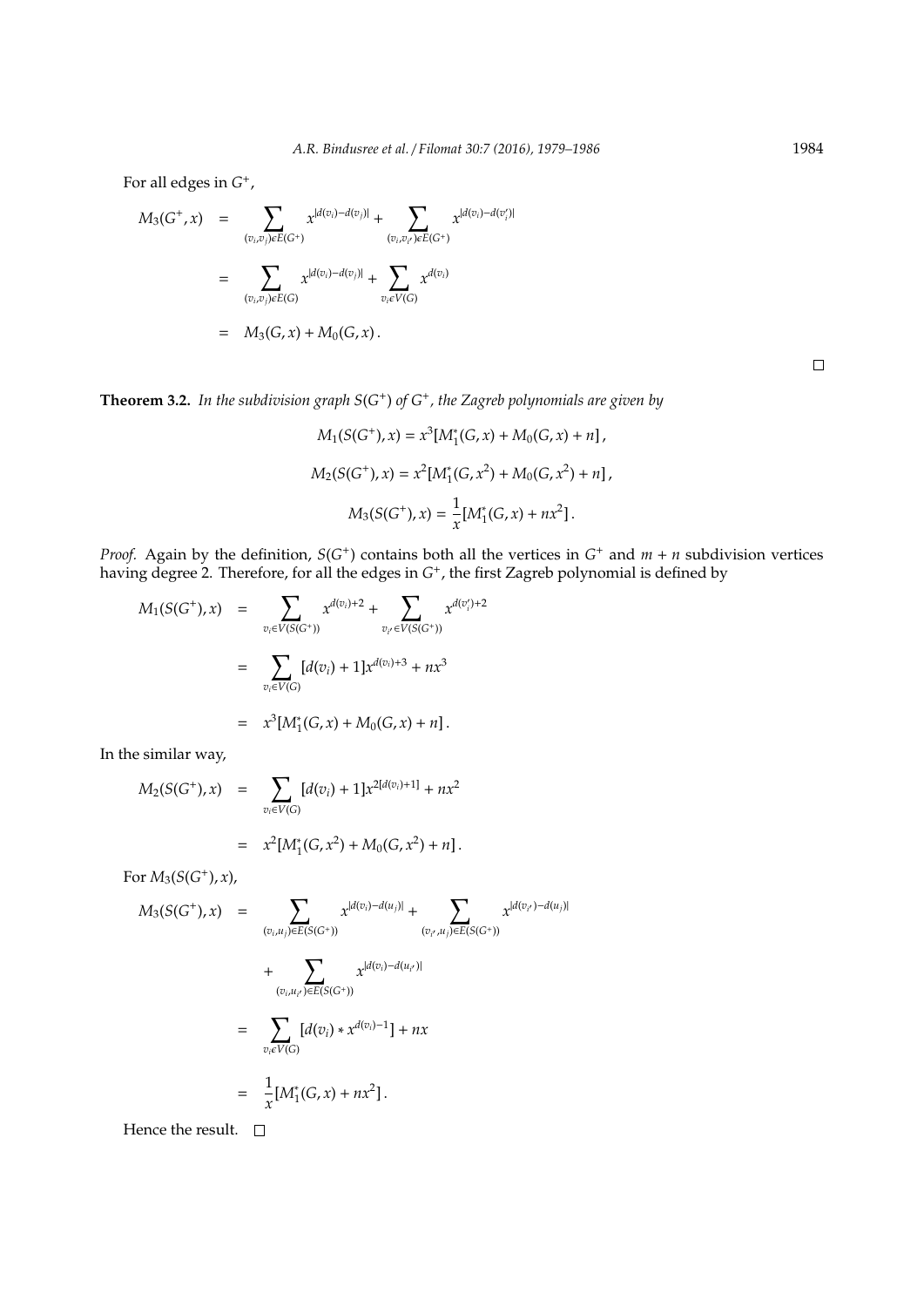**Theorem 3.3.** *For the operator R*(*G* + )*, the Zagreb polynomials are given by*

$$
M_1(R(G^+),x) = x^4[M_1(G, x^2) + M_1^*(G, x^2) + 2M_0(G, x^2) + n],
$$
  
\n
$$
M_2(R(G^+),x) = M'_{1,1}(G, x^4) + x^4[2M_0(G, x^4) + M_1^*(G, x^4) + n],
$$
  
\n
$$
M_3(R(G^+),x) = M_3(G, x^2) + 2M_0(G, x^2) + M_1^*(G, x^2) + n.
$$

*Proof.*

$$
M_{1}(R(G^{+}), x) = \sum_{(v_{i}, v_{j}) \in E(R(G^{+}))} x^{d(v_{i}) + d(v_{j})} + \sum_{(v_{i}, v_{i'}) \in E(R(G^{+}))} x^{d(v_{i}) + d(v_{i'})}
$$
  
+ 
$$
\sum_{v_{i} \in V(R(G^{+}))} x^{d(v_{i}) + 2} + \sum_{v_{i} \in V(R(G^{+}))} x^{d(v_{i'}) + 2}
$$
  
= 
$$
\sum_{(v_{i}, v_{j}) \in E(G)} x^{2(d(v_{i}) + d(v_{j})) + 4} + \sum_{v_{i} \in V(G)} x^{2(d(v_{i} + 1) + 2}
$$
  
+ 
$$
\sum_{v_{i} \in V(G)} [d(v_{i}) + 1] x^{2[d(v_{i}) + 1] + 2} + nx^{4}
$$
  
= 
$$
x^{4} [M_{1}(G, x^{2}) + M_{1}^{*}(G, x^{2}) + 2M_{0}(G, x^{2}) + n].
$$

For  $M_2(R(G^+), x)$ ,

$$
M_2(R(G^+), x) = \sum_{(v_i, v_j) \in E(R(G^+))} x^{d(v_i), d(v_j)} + \sum_{(v_i, v_{i'}) \in E(R(G^+))} x^{d(v_i), d(v_{i'})}
$$
  
+ 
$$
\sum_{(v_i, u_j) \in E(R(G^+))} x^{2d(v_i)} + \sum_{(v_{i'}, u_j) \in E(R(G^+))} x^{2d(u_{i'})}
$$
  
= 
$$
\sum_{(v_i, v_j) \in E(G)} x^{4(d(v_i)+1) \cdot (d(v_j)+1)} + x^4 \left[ 2 \sum_{v_i \in V(G)} x^{4(d(v_i))} + \sum_{v_i \in V(G)} (d(v_i) x^{4d(v_i)} + n) \right]
$$
  
= 
$$
M'_{1,1}(G, x^4) + x^4 \left[ 2M_0(G, x^4) + M_1^*(G, x^4) + n \right].
$$

For  $M_3(R(G^+), x)$ ,

$$
M_3(R(G^+), x) = \sum_{(v_i, v_j) \in E(R(G^+))} x^{2|(d(v_i) - d(v_j))} + \sum_{v_i \in V(G)} x^{2d(v_i)} + \sum_{v_i \in V(G)} (d(vi) + 1)x^{2d(v_i)} + n
$$
  
=  $M_3(G, x^2) + 2M_0(G, x^2) + M_1^*(G, x^2) + n$ ,

as required.  $\quad \Box$